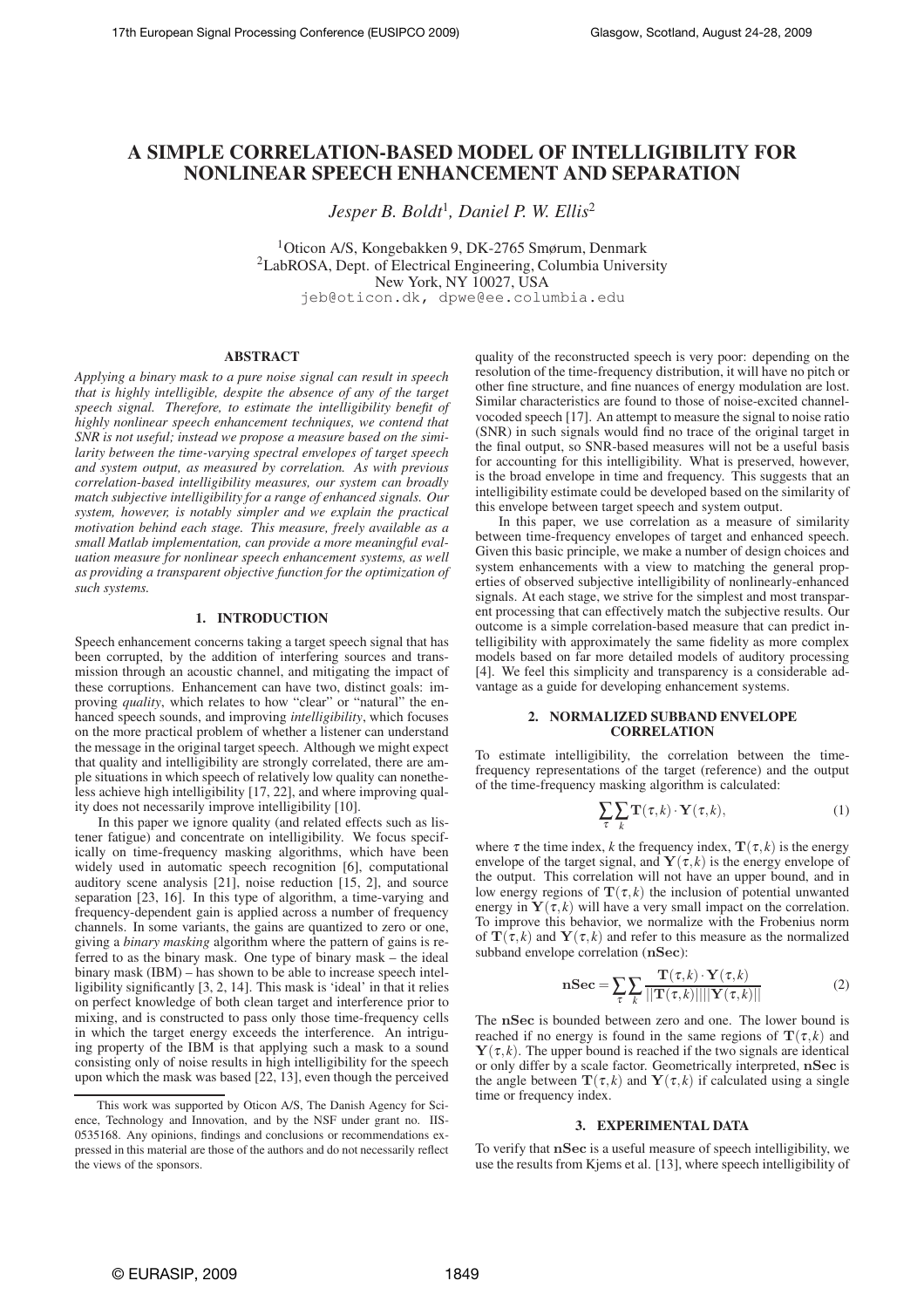

Figure 1: Estimated intelligibility by nSec compared to subjective listening tests in four different noise conditions and three SNR levels. nSec is shown with solid lines/filled symbols, and subjective listening tests are shown with dotted lines/hollow symbols. The results are plotted as a function of the RC value which determines the sparseness of the binary mask - higher RC values imply fewer ones in the binary mask. The all-one mask (aom) is the unprocessed condition and does does not correspond to a specific RC value.

IBM-masked noisy speech is measured using normal hearing subjects, three SNR levels, four noise types, and different local SNR criterions (LC). LC is the threshold used to construct the IBM; a larger LC results in an IBM with proportionally fewer nonzero values:

$$
IBM(\tau,k) = \begin{cases} 1, & \text{if } \frac{\mathbf{T}(\tau,k)}{\mathbf{N}(\tau,k)} > \text{LC} \\ 0, & \text{otherwise} \end{cases}
$$
 (3)

where  $N(\tau, k)$  is the energy envelope of the noise signal.

Two of the three SNR levels used in the experiments by Kjems et al. were set to 20% and 50% intelligibility of the speech and noise mixtures with no binary masking. The third SNR level was fixed at -60 dB to examine the effect of applying the IBM to pure noise. Four different noise conditions were used: speech shaped noise (SSN), cafeteria noise, car interior noise with mainly lowfrequency energy, and noise from a bottling hall with mainly highfrequency energy. The LC values resulted in IBMs consisting of between 1.5% and 80% of nonzero cells, and an all-one mask (aom) was used to measure the intelligibility of the unprocessed mixture with no binary masking. A 64 channel Gammatone filterbank with centerfrequencies from 55 Hz to 7742 Hz equally spaced on the ERB (equivalent rectangular bandwidth) scale was used, and the output was divided into 20 ms frames with 10 ms overlap. The results are shown with dotted lines and hollow symbols in Figure 1 (and are repeated in subsequent figures). To align the results, they are plotted as a function of the RC value defined as RC = LC−SNR in units of dB. Using this *x*-coordinate, the binary masks will be identical at the same RC value and independent of the SNR levels.

To compare the nSec with the results by Kjems et al., we use 10 sentences from their experiment which have been mixed with noise and processed with the IBM. Silence between the sentences are removed from the waveforms, and  $\mathbf{T}(\tau,k)$  and  $\mathbf{Y}(\tau,k)$  are calculated using a 16 channel Gammatone filterbank with center frequencies from 80 Hz to 8000 Hz equally spaced on the ERB scale. The energy from each frequency channel in the filterbank is divided into segments of 80 ms with 40 ms overlap. All processing is done at 20 kHz. The calculated time-frequency representations  $\mathbf{T}(\tau,k)$ and  $\mathbf{Y}(\tau,k)$  are inserted in Equation 2, and the nSec scaled by a factor of 100 is shown with solid lines and filled symbols in Figure 1.

#### **4. MODIFICATIONS TO THE** nSec

Looking at Figure 1, it can be seen that even though the nSec is not aligned with the subjective listening tests, the overall shape and behavior is encouraging: Increasing SNR gives a better or similar nSec, and a distinct peak in correlation as a function of RC value is seen at all curves expect for the -60 dB SNR cafeteria noise (Fig.1.B). If this curve had been continued to higher RC values, it would have made a peak at some point, because higher RC values makes the binary mask more sparse with fewer ones, and, ultimately,  $\mathbf{Y}(\tau,k)$  will be zero. At the other extreme, at low RC values, the nSec levels off which is most evident from Figure 1.A and 1.D. The reason is that at some RC value, the time-frequency units added to  $Y(\tau,k)$  by lowering the RC value will not change the numerator of Equation 2 because no energy is found at these time-frequency units in  $\mathbf{T}(\tau,k)$ . At the same time, the denominator will continue to increase as the RC value decreases, due only to the added energy in  $||\mathbf{Y}(\tau,k)||$ ;  $||\mathbf{T}(\tau,k)||$  is a fixed value independent of SNR and RC value.

Comparing the three SNR levels, it can be seen that the peak of the nSec shifts towards lower RC values for higher SNRs – a reasonable property, if we recognize that the IBM for a certain target and noise sound is a function of the RC value only, and that increasing SNR level implies that the RC value can be lowered without increasing the number of noise-dominated time-frequency units in the binary masked mixture. At increasing SNR levels, the RC value is lowered by increasing the LC value with less than the increase in SNR level.

The nSec for the speech shaped noise (Fig.1.D) with an allone mask is considerable higher at all three SNR levels compared to other noise types. The nSec of the -60 dB SNR mixture with an all-one mask is approximately 0.4, despite the fact that practically no target sound is found in the mixture. Two random signals always will give a positive correlation as long as they contain energy in some of the same time-frequency regions, and the speech shaped noise do, since it was made by superimposing 30 sequences of the speech from the corpus with random silence durations and starting times [20]

The last observation we make of the unmodified nSec is that the location of the peaks are at higher RC values compared to the subjective listening tests. This property is caused by the fact that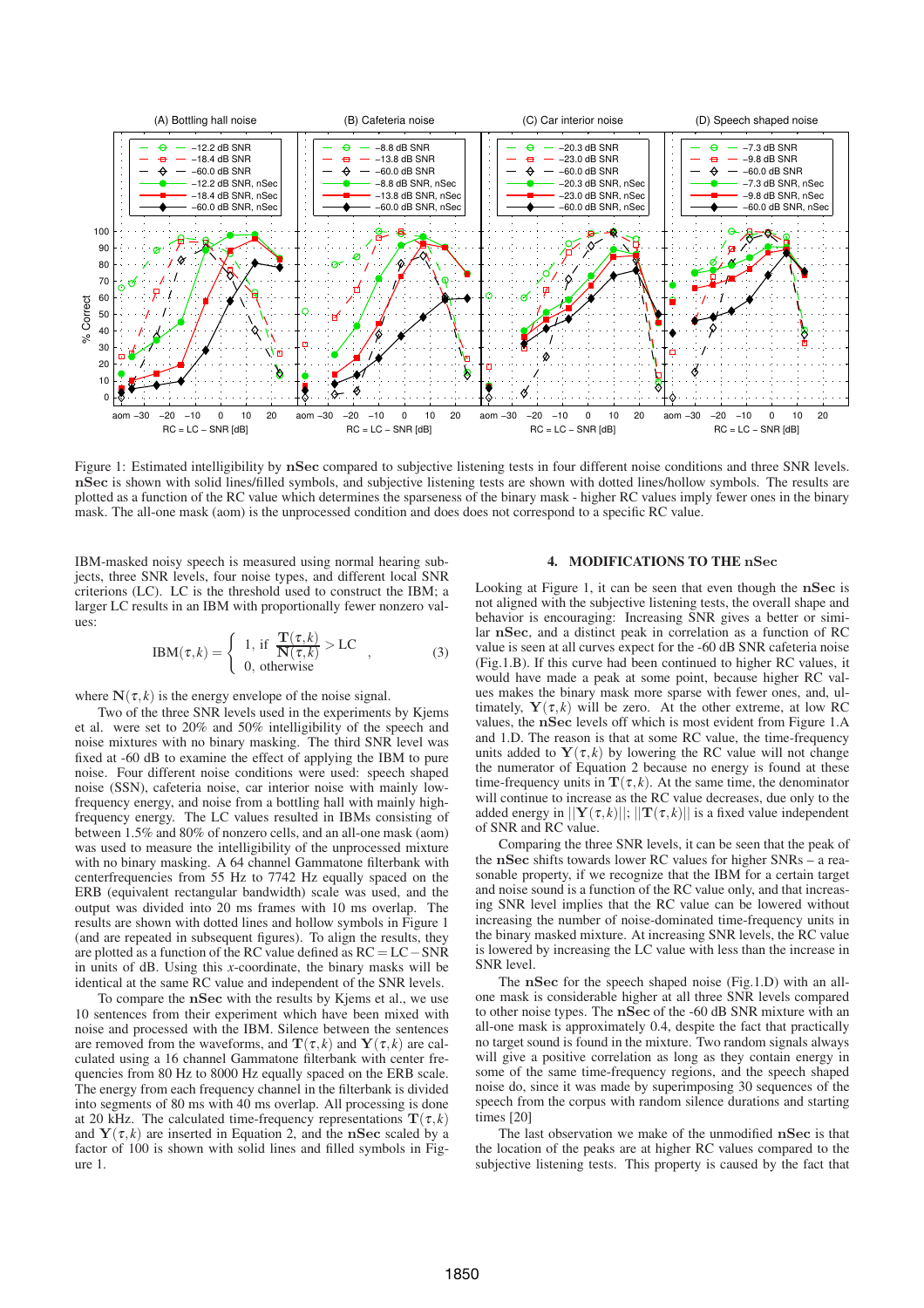

Figure 2: The modified nSec with frequency normalization, compression, and DC removal compared to the subjective listening tests.

nSec is decreased when  $Y(\tau, k)$  contains energy in the low energy regions of  $\mathbf{T}(\tau,k)$ ; to get a high nSec, the binary mask should only present the high energy regions of  $\mathbf{T}(\tau,k)$ .

To improve the alignment between the subjective listening tests and the nSec, the following modifications are introduced:

### **4.1 Frequency Normalization**

In speech signals, high frequencies have less energy than low frequencies, but this difference does not reflect the frequencies' importance to intelligibility. Using the nSec without any frequency normalization will make the low frequencies dominate the result. Furthermore, the auditory system can to some degree adapt to the listening situation and a minor fixed coloration of the speech spectrum is not expected to affect intelligibility. To compensate for the difference in energy and any fixed colorations, we normalize the frequency channels to equal energy. This normalization has the drawback that at increasing RC values, when the binary mask becomes more sparse, some frequency channels will contain few non-zero elements, which would become very large because of the normalization. To avoid these high level time-frequency units, amplitude compression should follow the normalization (although in frequency channels with no non-zero elements, no normalization should be applied).

#### **4.2 Compression**

To decrease the relative importance of high level time-frequency units mainly produced by the frequency normalization, compression can be applied to  $\mathbf{T}(\tau,k)$  and  $\mathbf{Y}(\tau,k)$ . Compression will move the peaks of the nSec curves towards lower RC values, but also reduces the difference between the three SNR levels. To align the nSec peaks with the subjective listening tests,  $\mathbf{T}(\tau,k)$  and  $\mathbf{Y}(\tau,k)$  are raised to the power of 0.15.

### **4.3 DC removal**

As previously stated, the nSec will be positive even if two random signals are used because their energy is always positive. To reduce this offset in the time-frequency representations, each frequency channel should be high-pass filtered. This high-pass filtering will push the values down to zero in the case where we have flat, but nonzero, energy and emphasize changes in energy instead of absolute levels. The used high-pass filter has a single zero at 1 and a single pole at 0.95.

## **5. RESULT**

As seen in Figure 2, the modifications improve the correspondence between the subjective listening test and the nSec. The differences are most pronounced at low and high RC values where the slope of the modified nSec is too shallow, and in the unprocessed condition (aom) the results are too low and too closely placed in the bottling hall and cafeteria noise condition. Ideally, the three SNR levels should give a intelligibility of 50%, 20% and 0%, but the compression, which was introduced to shift the peaks of the nSec towards lower RC values, also compresses the results at low RC values, making them more equal. At high RC values the shallow slope of the modified nSec is also a outcome from using compression. Compression increases the impact of low-amplitude time-frequency units and a more sparse mask is needed to reduce the nSec.

To allow some nonlinearity in the relationship between the nSec and speech intelligibility, a logistic function can be applied:

$$
p(c) = \frac{1}{1 + e^{(o-c)/s}},
$$
\n(4)

where  $o$  is the offset, and  $s$  is the slope of the logistic function [4]. To find the offset and the slope we use the unconstrained nonlinear minimization function fminsarch in Matlab to minimize the squared error between  $n\text{Sec}$  and the results from the subjective listening test using speech shaped noise. The found offset and slope of  $o = 0.62$  and  $s = 0.09$  are used to transform the nSec results from Figure 2 into the results seen in Figure 3. The overall performance is improved: a better correspondence between the subjective listening tests and the nSec is seen, but this is achieved at the expense of the match in the situation with no binary masking (aom).

# **6. DISCUSSION**

Our proposed method uses a different approach compared to intelligibility measures as AI, SII, and STI  $[1, 8, 19]$  by using the correlation as the fundamental function for measuring intelligibility. In the AI, SII, and STI, the intelligibility is measured as a sum and weighting of SNR in a number of frequency channel. A more similar approach to ours is used in [11] for measuring speech quality and in [4] to measure intelligibility. In both works, the cross-correlation coefficient is used to measure the similarity between *internal representations* of the target and test signal. The internal representations are the expected patterns of neural activity from the auditory periphery calculated using the model by Dau et. al. [7]. In [4] the modu-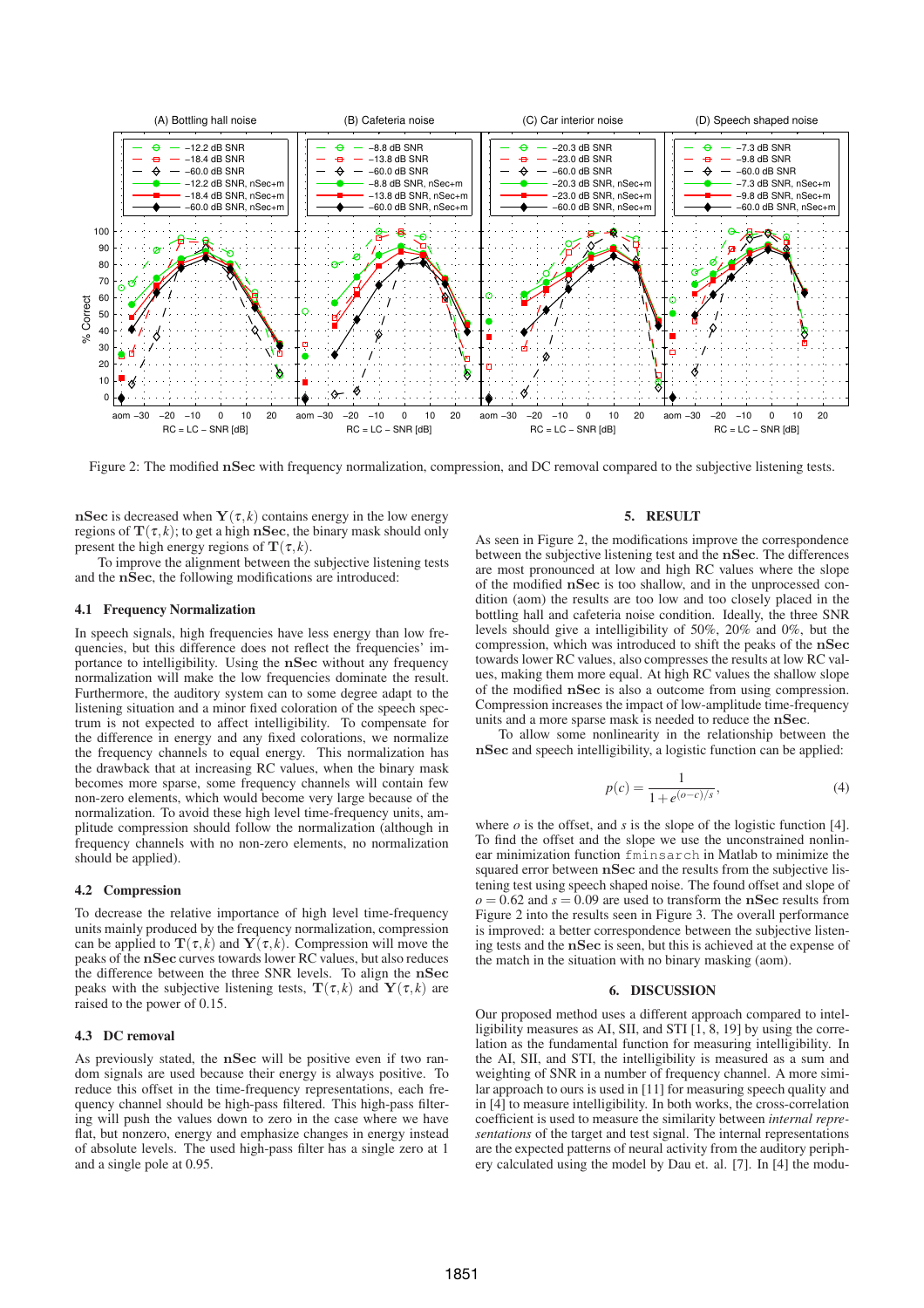

Figure 3: The modified nSec transformed with a logistic function (Eq. 4) and compared to the subjective listening tests.

lation filterbank is replaced by a modulation low-pass filter, and the cross-correlation coefficient is calculated using short time frames of 20 ms with 50% overlap. The cross-correlation coefficients are grouped into low, medium, and high level correlation frames as in [12], but only the average of the high level correlation frames is used in the model output which is mapped to intelligibility using a logistic function equal to Equation 4.

The model by Christiansen et al. shows significant improvements compared to the speech-based coherence SII method [12] and the speech-based STI method [9], when using the same subjective results as in this study. The predicted intelligibility, using the same 10 sentences as for the nSec, is shown in Figure 4, and a substantial reason for the promising results is, as explained by the authors, the use of 20 ms frames, which is an interesting difference from the nSec. The main deviation between the model and the subjective results is found using the bottling hall noise (Fig.4.A), which is explained by Christiansen et al. to be caused by a too high influence from the low frequencies on the final result.

It is of interest to compare our approach and results with the model by Christiansen et al., but concluding which one is better is not appropriate from the results shown in Figure 3 and 4. Mainly because the logistic function used in Figure 3 was fitted directly to the subjective results using the speech shaped noise condition, whereas the logistic function used by Christiansen et al. was fitted to the psychometric curves from subjective listening tests of unprocessed mixtures at different SNR levels. The consequence of this difference is evident using the all-one mask, where the results from the nSec are too close and too low, which is not the case for the model by Christiansen et al. An interesting difference between the two methods is the bottling hall noise, where the nSec, although very similar at the three SNR levels, has a better alignment of the peaks, which is caused by the frequency normalization as explained in section 4.1.

We might question whether the proposed modifications of the nSec are the correct ones to use, and if they appear in the correct order. The modifications could be compared to processing steps in the auditory system, but in this case we have selected and ordered them purely to adjust the nSec to the subjective results and not to simulate specific aspects of the auditory system. Similarly, the use of the correlation as underlying basis was supported by the preliminary results seen in Figure 1, and not by assumptions about correlation being used at some level in human perception. Introducing additional steps – simple or complicated – could potentially improve the precision of the method, but would also introduce additional processing and parameters that would make the system less transparent for the user.

Another approach to measure intelligibility is the use of automatic speech recognition systems, where the number of correctly identified words or phonemes are used as a measure of speech intelligibility. This method has shown promising results [18, 5], but it is vulnerable to peculiarities of speech recognition systems that can make them differ widely from the perception of listeners. Trivial mismatch between the processed signals and the training data used by the recognizer can result in misleading low results.

A straightforward approach to evaluate time-frequency masking algorithms is to count the number of errors in the binary mask. Although we believe that the binary mask itself can explain a large amount of the intelligibility, this approach has various drawbacks e.g. the type of errors can have widely differing impact [15], the location of errors is important, and it is not certain which type of binary mask should be used as reference. Furthermore, this approach will not show the difference between applying the same binary mask to mixtures at different SNR levels.

The nSec has shown a fine agreement with subjective listening test of the IBM applied to different mixtures and SNR levels, but this is only one of many methods of time-frequency masking. In the present work, we have not examined how the nSec will behave using e.g. non-binary masks – the general case of applying a timevarying gain in a number of frequency bands – but we are hopeful that it will continue to agree with human performance. We note that the nSec can fail if the target and system output become misaligned e.g. if the processed mixture is delayed compared to the target, however this could be accommodated by searching over a timing skew parameter (full cross-correlation).

## **7. CONCLUSION**

By focusing on the correlation between the broad spectral envelope of target and system output, while completely ignoring the fine structure, we arrive at an intelligibility measure able to match a range of subjective results that would be very difficult to explain by SNR measures. We therefore suggest that future work on nonlinear speech enhancement, if it is concerned with intelligibility, should use measures based on correlation in place of SNR. To this end, we have released a simple drop-in implementation of our measure, written in Matlab<sup>1</sup>.

<sup>&</sup>lt;sup>1</sup>See http://labrosa.ee.columbia.edu/projects/intelligibility/